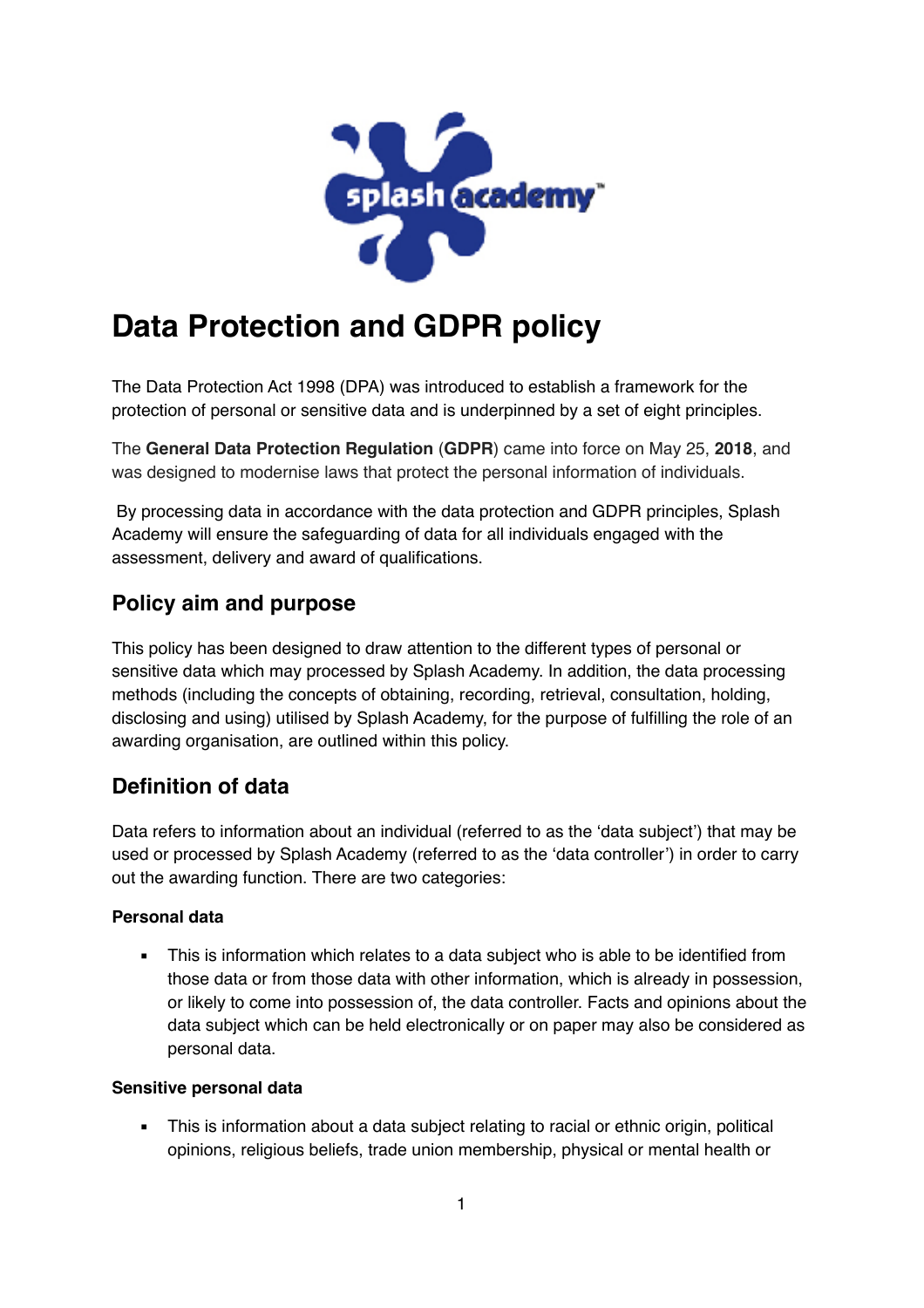condition, sex life, the commission or alleged commission of any offence, criminal proceedings or convictions.

# **The data protection and GDPR principles**

The following eight principles of the DPA must be adhered to when processing personal data:

- 1. Personal data shall be processed fairly and lawfully
- 2. Personal data shall only be obtained for specified and lawful purposes
- 3. Personal data shall be adequate, relevant and not excessive
- 4. Personal data shall be kept accurate and, where necessary, kept up to date
- 5. Personal data shall not kept for longer than is necessary
- 6. Personal data shall be processed in accordance with the rights of the data subject under this Act
- 7. Appropriate technical and organisational measures shall be taken against unauthorised or unlawful processing of personal data and against accidental loss or destruction of, or damage to, personal data
- 8. Personal data shall not be transferred to a country or territory outside of the European Economic Area unless that country or territory ensures an adequate level of protection for the rights and freedoms of data subjects.

### **Complying with the data protection and GDPR principles**

To meet the legal obligations of GDPR and DA, Splash Academy has in place the following procedures to ensure the security of data for all individuals engaged with the delivery, assessment and award of qualifications.

- All relevant and volunteers have access to a copy of this policy
- All forms which require the collection of sensitive or personal data include a data protection statement to inform the data subject of how their data will be processed
- No data is used for the purposes of marketing, unless the data subject provides written consent to confirm that this is acceptable
- No personal data is disclosed, written or verbal, to anybody outside of Splash Academy unless written consent from the data subject is provided to confirm that this is acceptable
- Only nominated members of Splash Academy have access to personal data and process this information in accordance with the requirements of the awarding function